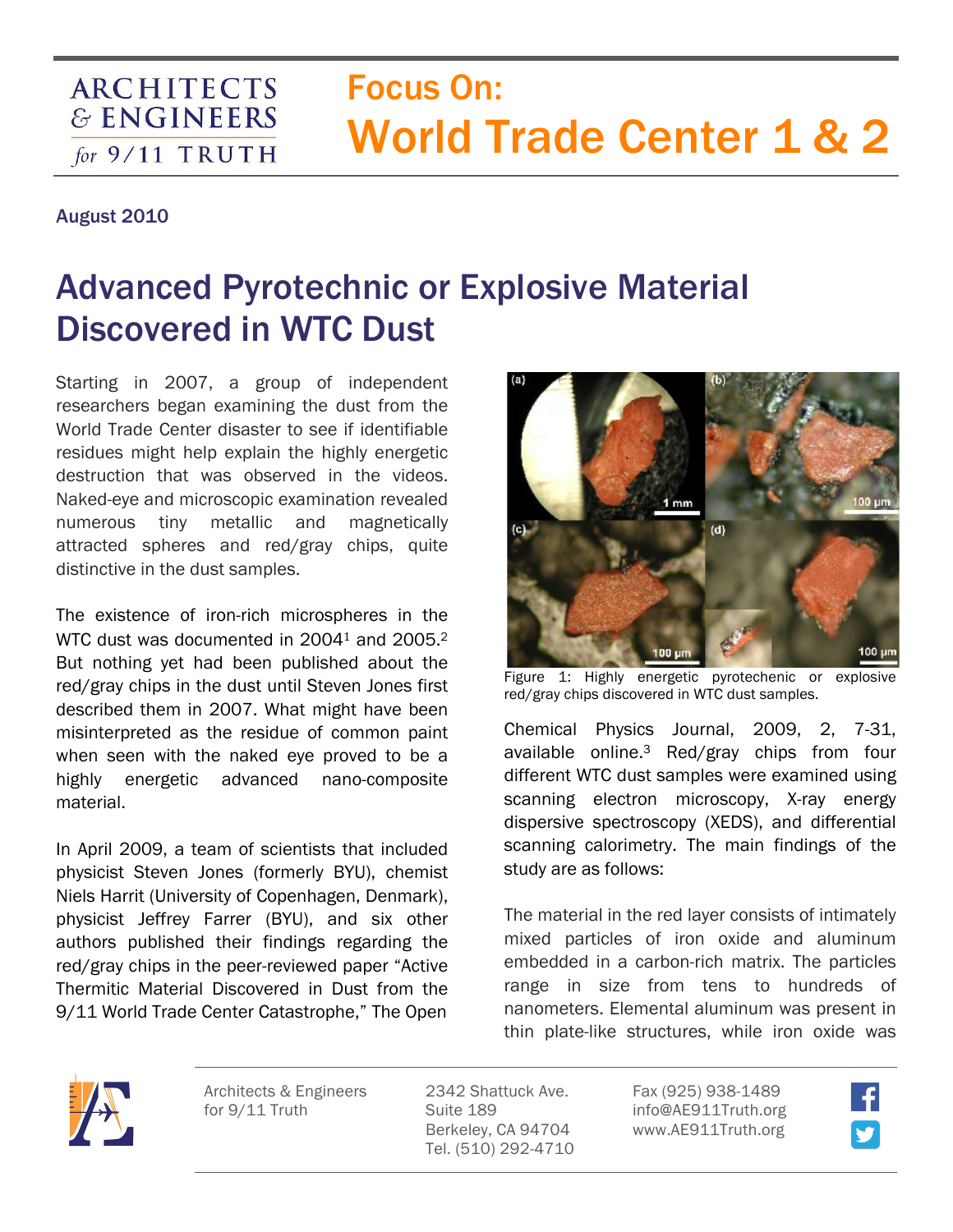present as faceted grains, roughly 100 nm across – about a thousand times smaller than a human hair.



Figure 2: This 50,000X magnification REM/BSE image of a red/gray chip reveals uniform nano-sized faceted iron oxide particles (here whitish) and thin aluminum platelets embedded in a carbon-oxygen-silicon matrix.

Iron oxide and aluminum are the ingredients of classic thermite, an incendiary that burns unusually hot at approximately 4500°F, producing aluminum oxide and molten iron. The carbon content of the matrix indicates the presence of an organic substance.

When the red/gray chips were heated to about 430° C. (806° F.), they ignited, releasing relatively large amounts of energy very fast. This behavior matches "fairly closely an independent observation on a known super-thermite sample", as reported in a paper published by researchers associated with Lawrence Livermore National Laboratories. The residue of the ignited red/gray chips included iron-rich spheres, "indicating that a very high temperature reaction had occurred, since the iron-rich product clearly must have been molten to form these shapes." The chemical signature of the spheres and spheroids "strikingly matches the chemical signature of the spheroids

produced by igniting commercial thermite, and also matches the signatures of many of the microspheres found in the WTC dust."

The scientists concluded based on all their findings that the red layer of the red/ gray chips "is active, unreacted thermitic material, incorporating nanotechnology," and that it "is a highly energetic pyrotechnic or explosive material." See the published study for the remainder of the findings.

Energetic nanothermitic compounds have been researched since the 1990s. One "advantage" of nanothermites as stated in the literature is their ability to enhance the destructive effect of high explosives; the high rate of reaction in nanothermites allows the main explosive charge to release its energy even faster when nanothermite is used as an igniter.4 Such igniters also do not leave behind lead-containing residues as lead azide igniters do. Nanothermitic composite materials have been extensively researched by US national labs. The energy release of these special materials can be tailored for various applications, $5$  they can be designed to be explosive by adding gas-releasing compounds<sup>6</sup> (such as what the matrix of the WTC chips' red layer might consist of) and they have potential for easy storage and safe handling.

As of 2002, the production process at the Naval Surface Warfare Center for ultra fine grain (UFG) aluminum, alone, required several pieces of hightech equipment. $<sup>7</sup>$  The article states: "The current</sup> state of UFG aluminum production is that this is an area that still requires considerable effort" (AMPTIAC Quarterly, Special Issue, "DOD Researchers Provide A Look Inside Nanotechnology," 2002).